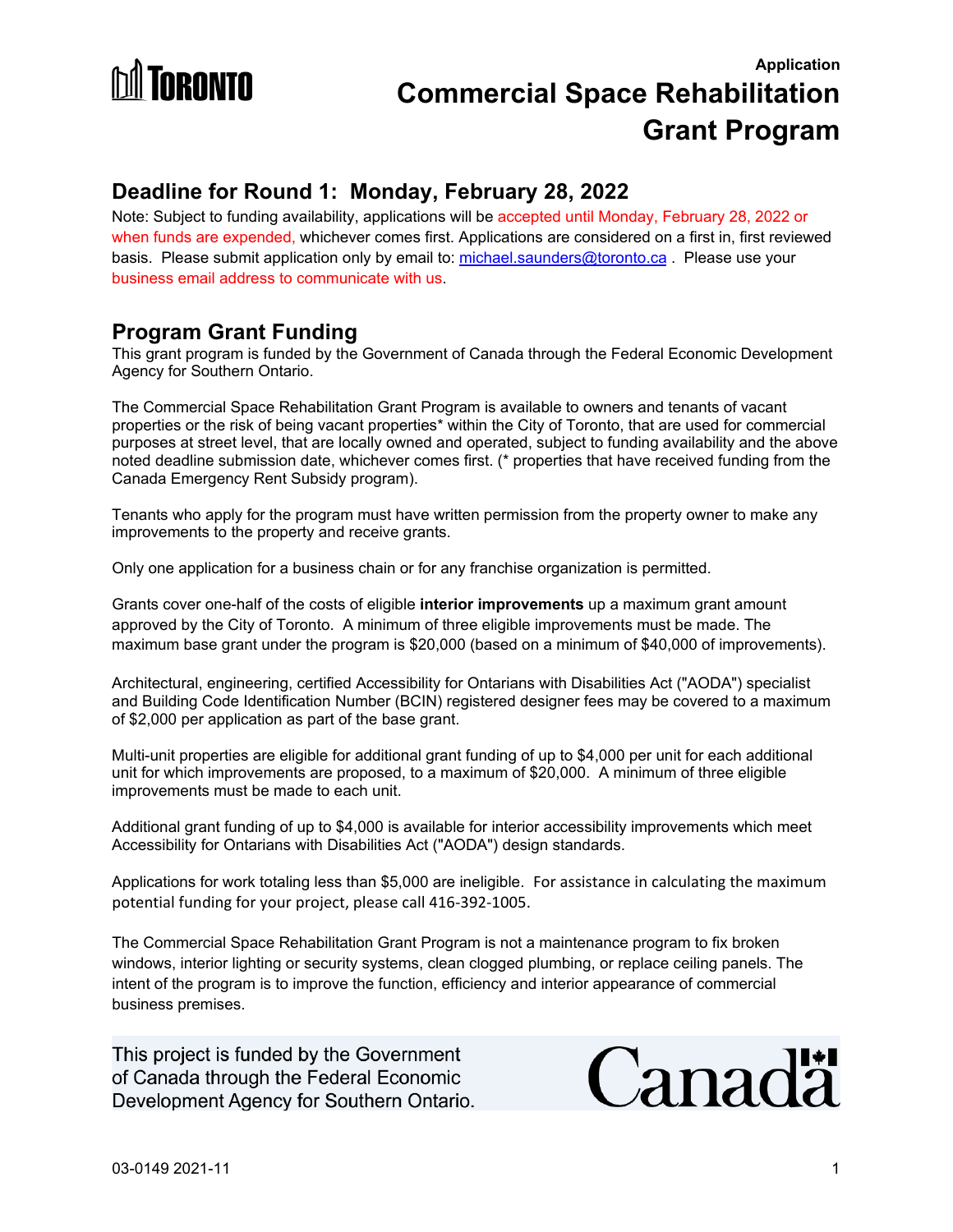# **Applicant Business Information** (please print)

| Property Address (Street Number, Street Name, Suite/Unit Number, Toronto, Ontario, Postal Code):                                                                                                                                          |                                                                        |  |  |  |  |  |
|-------------------------------------------------------------------------------------------------------------------------------------------------------------------------------------------------------------------------------------------|------------------------------------------------------------------------|--|--|--|--|--|
| Registered Property Owner and Mailing Address (Street Number, Street Name, Suite/Unit Number, City,<br>Province/State, Country, Postal Code):                                                                                             |                                                                        |  |  |  |  |  |
| Applicant Name (First, Last):                                                                                                                                                                                                             |                                                                        |  |  |  |  |  |
| Project is led or majority led by one or more of the following under-represented groups (check all that apply<br>below):                                                                                                                  |                                                                        |  |  |  |  |  |
| □Indigenous Peoples<br>$\Box$ Members of official language minority community<br>$\Box$ Women<br>$\Box$ LGBTQ2+<br>$\Box$ Youth (under 29)<br>$\Box$ Persons with disabilities<br>$\Box$ Visible minorities<br>$\Box$ Newcomers to Canada |                                                                        |  |  |  |  |  |
| <b>Corporation Legal Name:</b><br><b>Corporation Operating Name:</b><br><b>Business Number:</b><br>Type of Organization (check one below):                                                                                                |                                                                        |  |  |  |  |  |
| $\Box$ Incorporated<br>□Joint Venture<br>$\Box$ Partnership<br>Sole Proprietorship<br>$\Box$ Other (define):                                                                                                                              |                                                                        |  |  |  |  |  |
| Applicant Business Mailing Address (Street Number,<br>Street Name, Suite/Unit Number, City/Town, Province,<br>Country, Postal Code):                                                                                                      | <b>Business Telephone Number:</b><br><b>Business Mobile Number:</b>    |  |  |  |  |  |
|                                                                                                                                                                                                                                           | <b>Business Email:</b>                                                 |  |  |  |  |  |
|                                                                                                                                                                                                                                           | Check one below:<br>Business Tenant □ Property Owner<br>$\exists$ Both |  |  |  |  |  |
| Assessment Roll No:                                                                                                                                                                                                                       |                                                                        |  |  |  |  |  |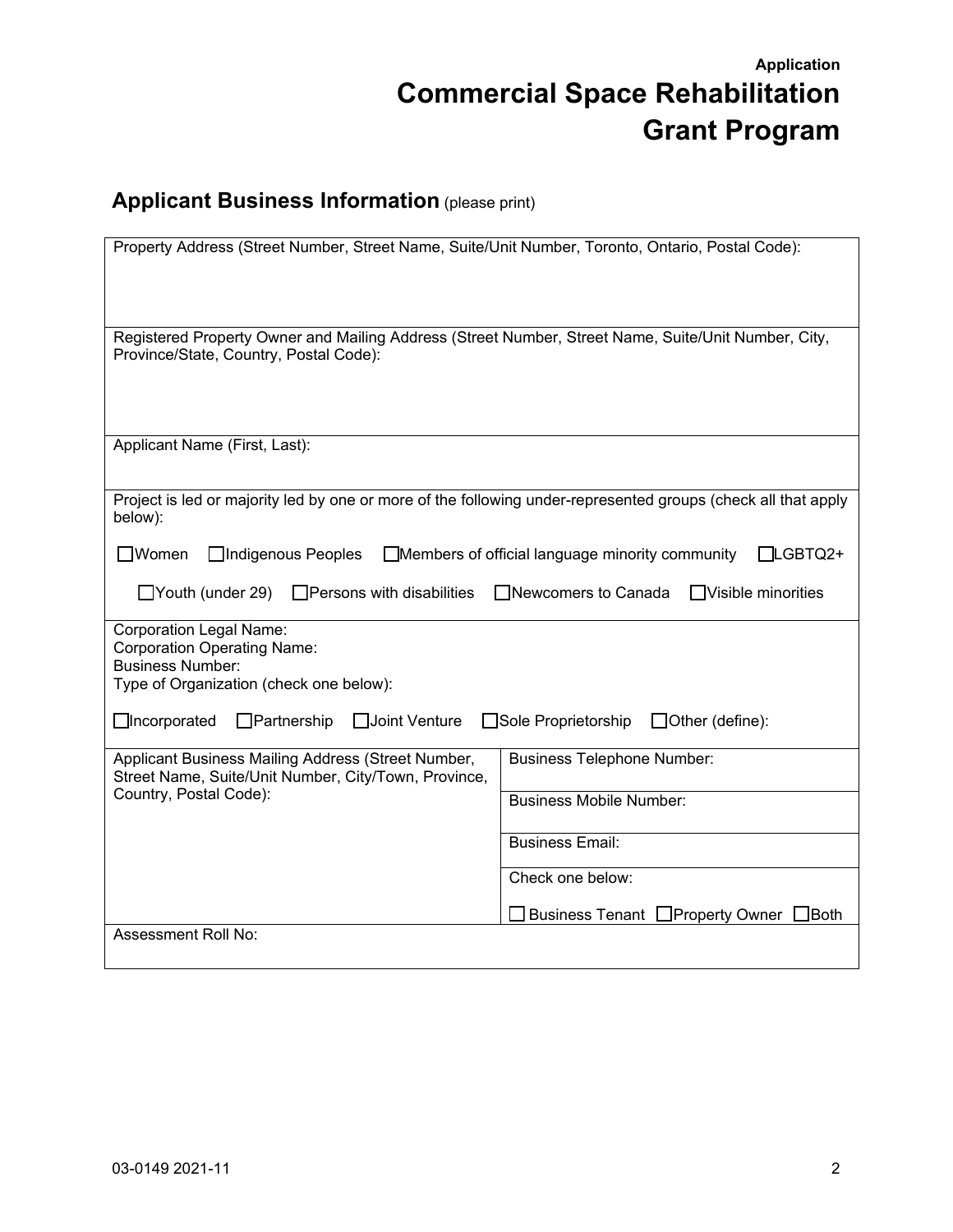## **Program Guidelines**

Please read the Guidelines below carefully and direct any questions to the Economic Partnership Advisor at 416-392-1005 or email to [Michael.Saunders@toronto.ca](mailto:Michael.Saunders@toronto.ca). Please use your business email address to communicate with us. Decisions regarding eligible work and grant amounts, and other program considerations, are subject to final decision by the Manager, BIA Office.

- 1) The Commercial Space Rehabilitation Grant Program is available only for interior improvements to vacant commercial properties business premises. The program is not to cover maintenance costs of existing interior property elements.
- 2) Eligible properties must be used for commercial purposes at street level.
- 3) Places of worship, institutional buildings, not-for-profit commercial buildings and residential buildings are ineligible for the program.
- 4) Moveable furniture, window coverings, equipment, appliances, computers, IT expenses or elements such as tiling outside of the front door, are ineligible and should not form part of the submitted application.
- 5) The cost of an accredited design professional (architect or architectural technologist) may be included as a component of eligible grant expenses. Reimbursable expenses for these design services will not exceed \$2,000 of the total eligible grant.
- 6) Applications must include a minimum of three (3) of the eligible interior and accessibility improvements listed below:

Interior Improvements

- a) Interior, decorative or security lighting and lighting fixtures
- b) Electrical upgrades
- c) Plumbing upgrades and plumbing features
- d) HVAC upgrades, including kitchen exhaust/ventilation
- e) Fire prevention or suppression improvements
- f) Improvements to reduce energy or water consumption
- g) Improvements that help achieve public health objectives
- h) Flooring including coverings and finishes, walls, ceilings, walls and ceiling treatments, and interior painting, visible to clients and customers
- i) Permanently-affixed counters, shelving, interior signage and merchandise display units, visible to clients and customers

#### **Accessibility**

j) Installation of wheelchair ramps, handrails and other interior accessibility devices which meet AODA design standards

#### **Other Improvements**

k) Other interior building improvements as agreed to by the General Manger of the Economic Development & Culture Division or his/her designate.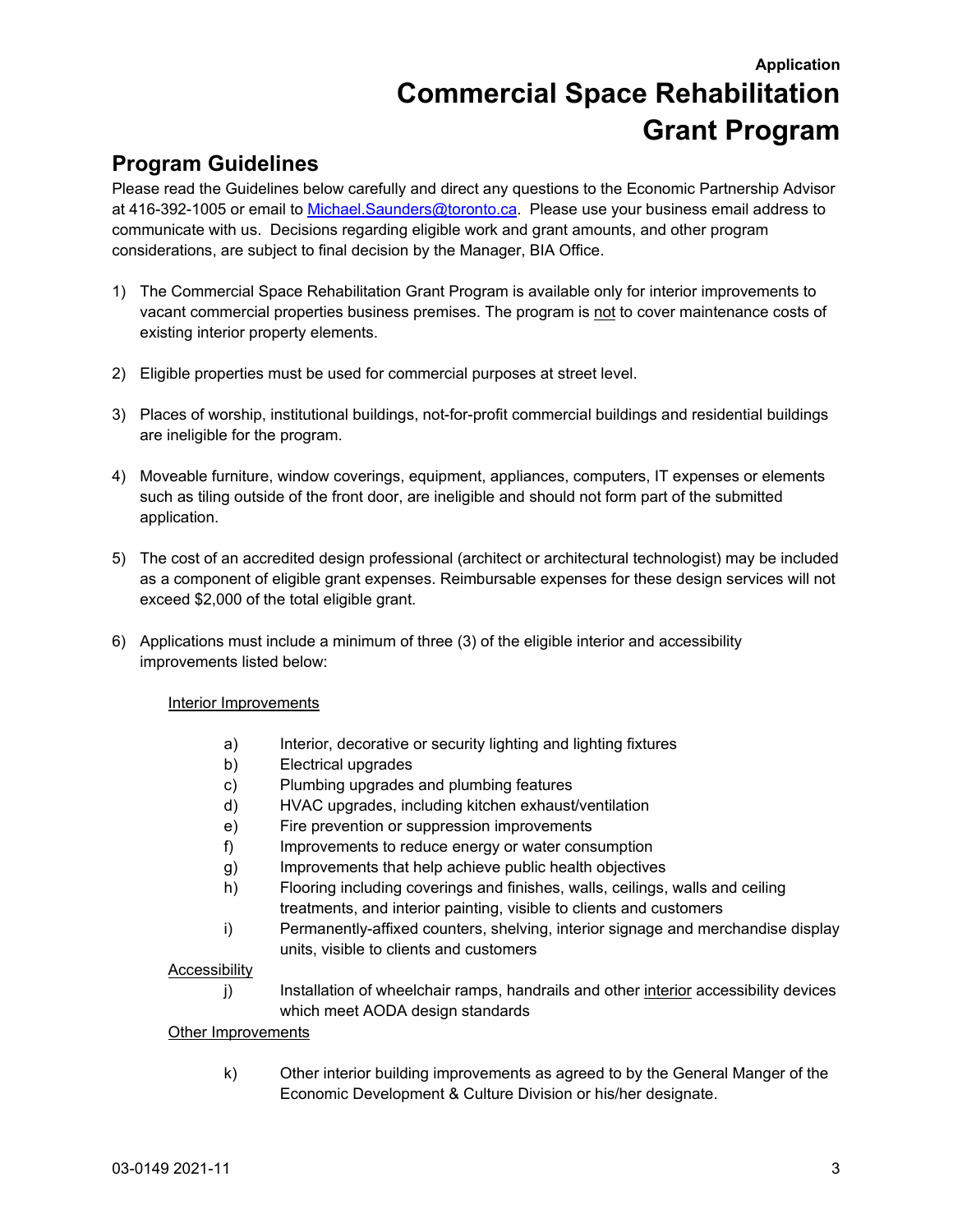- 7) Commercial Space Rehabilitation Grant Program grants are allocated on the basis of individual property ownership, with one grant per property parcel owner. Adjoining business premises under the same ownership are eligible for only one grant. For example, if there are two or more adjacent or attached store fronts which are owned by the same owner or company, under the Program, this is considered as one property, and is eligible for only one grant. If needed, please contact 416-392- 1005 for clarification.
- 8) To obtain grant approval and commence work under the Program, the property owner must receive, sign and return the "Letter of Understanding" issued by the Manager, BIA Office. Work already begun or completed on the property prior to this occurrence is ineligible.
- 9) Two quotes covering each component of the proposed work must be submitted with the application. Applicants are permitted to submit two quotes from each of two contractors that cover all components of the work. (Using one general contractor for all the components of the work can be more effective and efficient because the contractor assumes responsibility to organize and coordinate the different trades and components of the work).
- 10) Incomplete applications will not be reviewed.
- 11) Applications received after the deadline, or when there are no longer any funds available, will not be reviewed.
- 12) The owner or a tenant of a property for which a Commercial Space Rehabilitation Grant Program grant has been issued may reapply for funding in subsequent years. However, the total value of all Commercial Space Rehabilitation Grant Program grants issued for any property shall not exceed the maximum grant under the terms of the Program over any ten year period.
- 13) Applicants must determine if the property is listed in the City's inventory of heritage properties. (See page 8).
- 14) The city will consider only one property application from a business chain or franchise business chain under this Commercial Space Rehabilitation Grant program.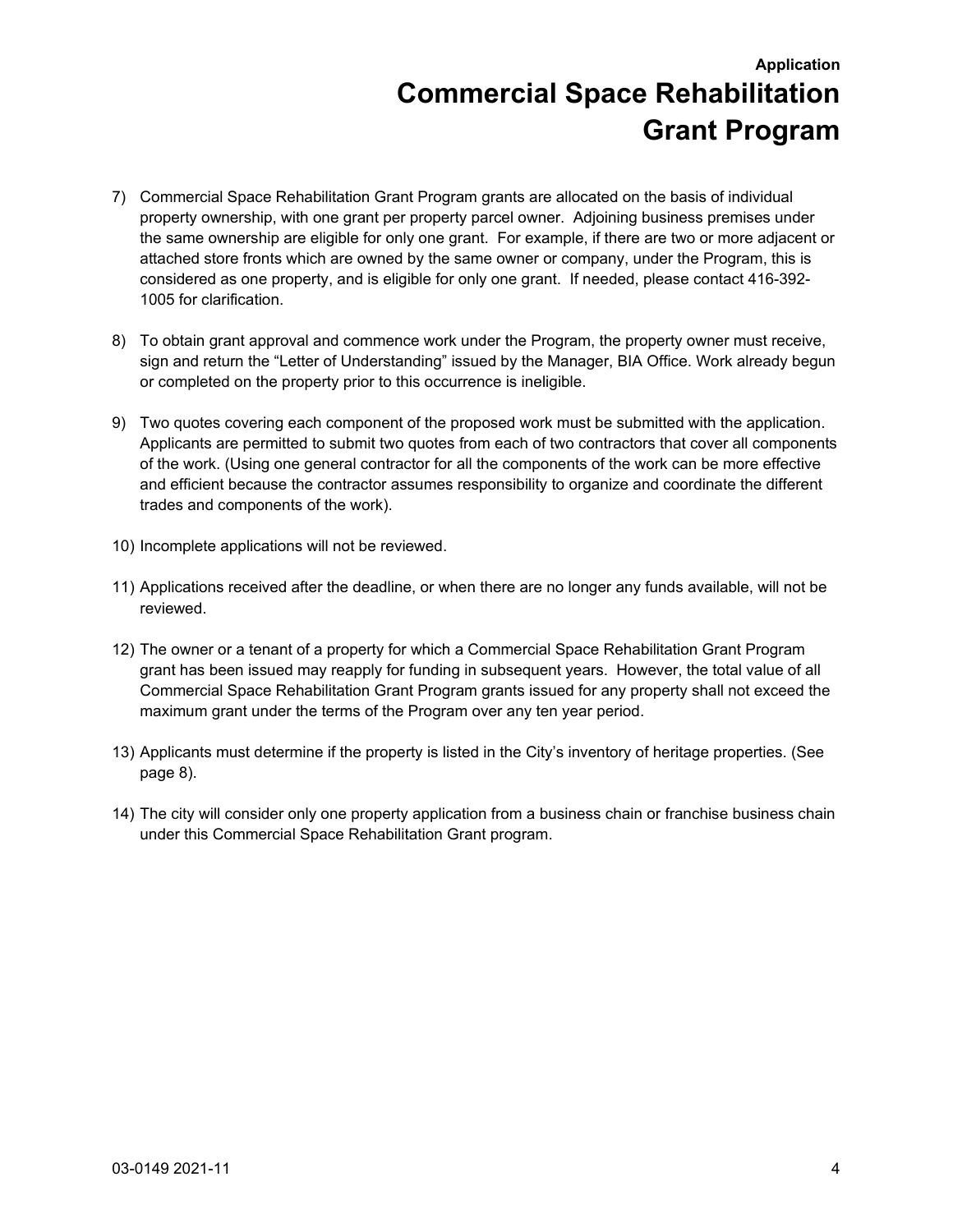## **Estimated Cost of Proposed Interior Improvements**

Attach either two independent detailed contractor estimates for each component of the work, or two general contractor estimates covering all of the components of the work. The quotes must be for the same scope of work. Funding will be awarded on the basis of the lowest bid.

| Name (First, Last) of<br>the Contractor/<br>Subcontractor with<br>lowest bid:                |    |
|----------------------------------------------------------------------------------------------|----|
| Amount                                                                                       | \$ |
| Name (First, Last) of<br>the Contractor/<br>Subcontractor with 2 <sup>nd</sup><br>lowest bid |    |
| Amount                                                                                       | \$ |

**Please attach copies of estimates to this page.**

## **Permission to Photograph or Video Interior Improvements**

\_\_\_\_\_\_\_\_\_\_\_\_\_\_\_\_\_\_\_\_\_\_\_\_\_\_\_\_\_\_\_\_\_\_\_\_ \_\_\_\_\_\_\_\_\_\_\_\_\_\_\_\_\_\_\_\_\_\_\_\_\_\_\_\_\_\_\_\_

I/We authorize and hereby grant permission to the City of Toronto to photograph and / or videotape the subject building interior improvements, and / or to use and / or permit others to use information from the aforementioned images and videotapes in educational and promotional activities of the City of Toronto without compensation.

Owner(s) Name (First, Last -print) Signature of Owner(s)

Date (yyyy-mm-dd): \_\_\_\_\_\_\_\_\_\_\_\_\_\_\_\_\_\_\_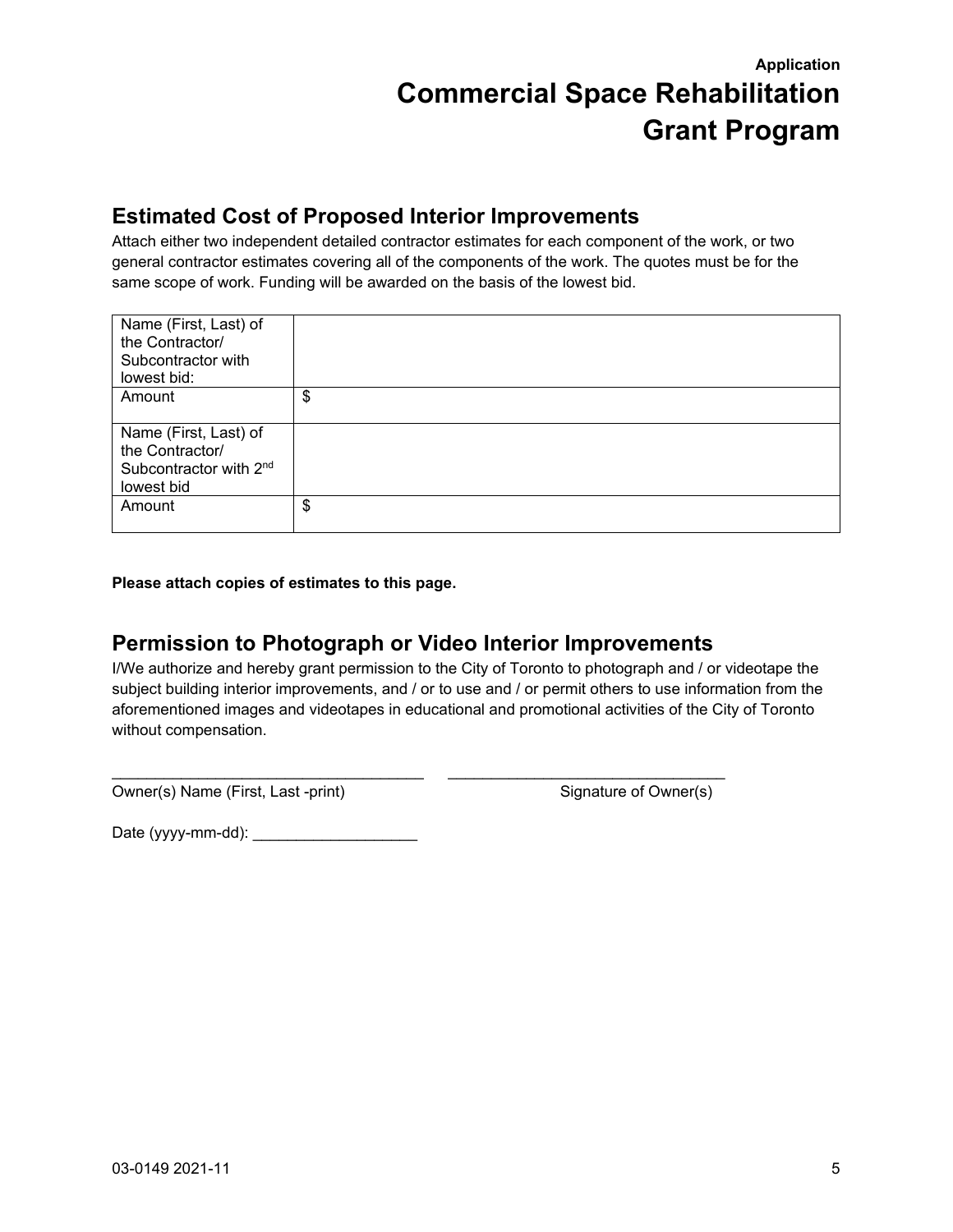**Description and Scope of Proposed Improvements (bullet form)**

<span id="page-5-1"></span>**Attach a digital colour photo(s) of existing vacant interior commercial space or interior commercial area at risk of becoming vacant [\\*,](#page-5-0) and for the latter, proof of funding under the Canada Emergency Rent Subsidy program**.

<span id="page-5-0"></span>[\\*C](#page-5-1)ommercial properties that have received funding from the Canada Emergency Rent Subsidy program.

NOTE: The photograph of the property's interior space attached to this form may be reproduced in City of Toronto publications/ material, including marketing and promotional materials and the City of Toronto official website. Please do not include any private individuals on the attached photograph(s).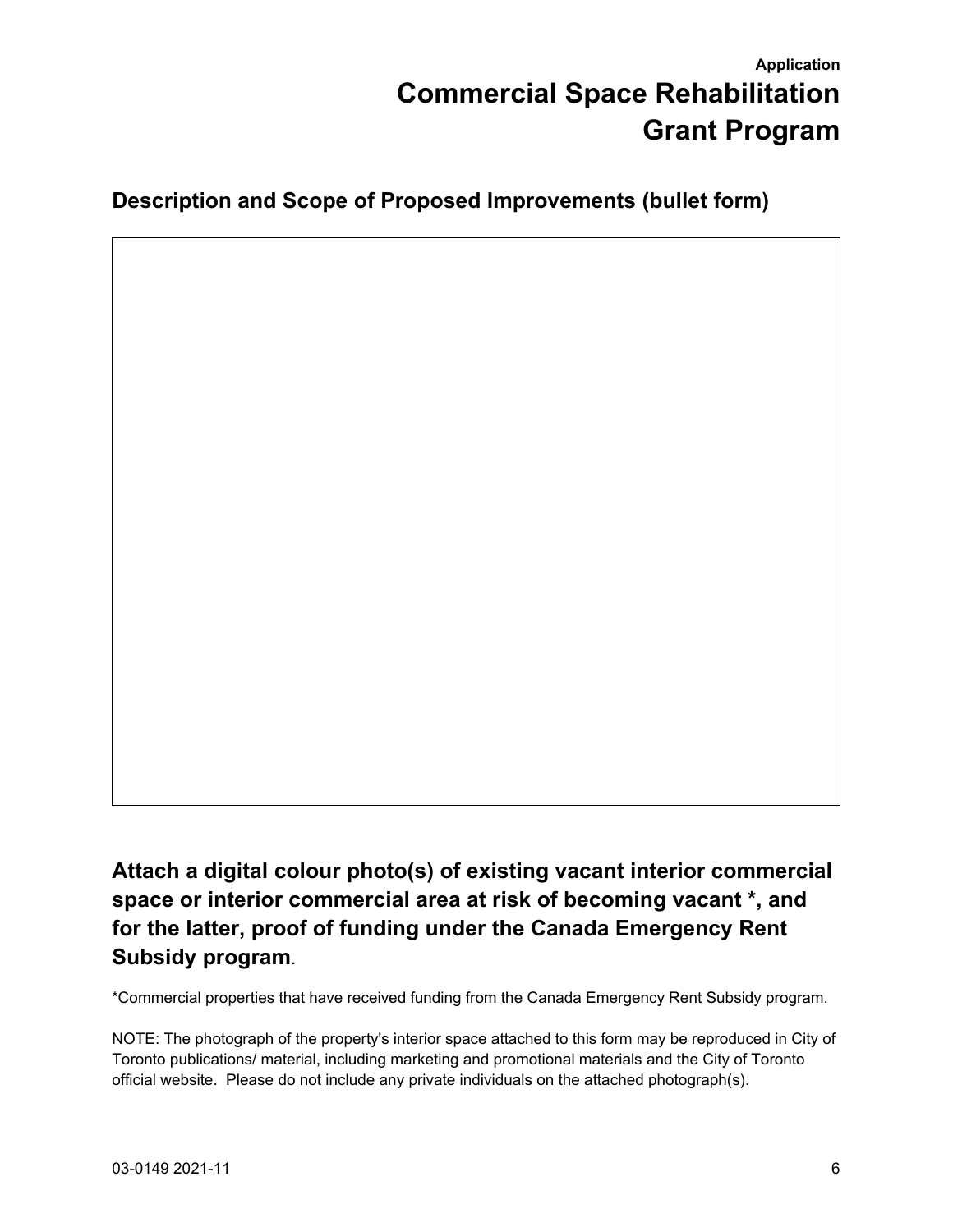## **Description and Scope of Work of Proposed Improvements**

- Provide notes on a drawing or photo to show what areas of the interior space are to be, repaired, painted, rebuilt, resurfaced, etc.
- Indicate what fixtures are being replaced such as lighting, interior signage, vents, etc.

## **Description and Scope of Work of Proposed Improvements (cont'd)**

• Please attach a detailed drawing of the proposed interior improvements.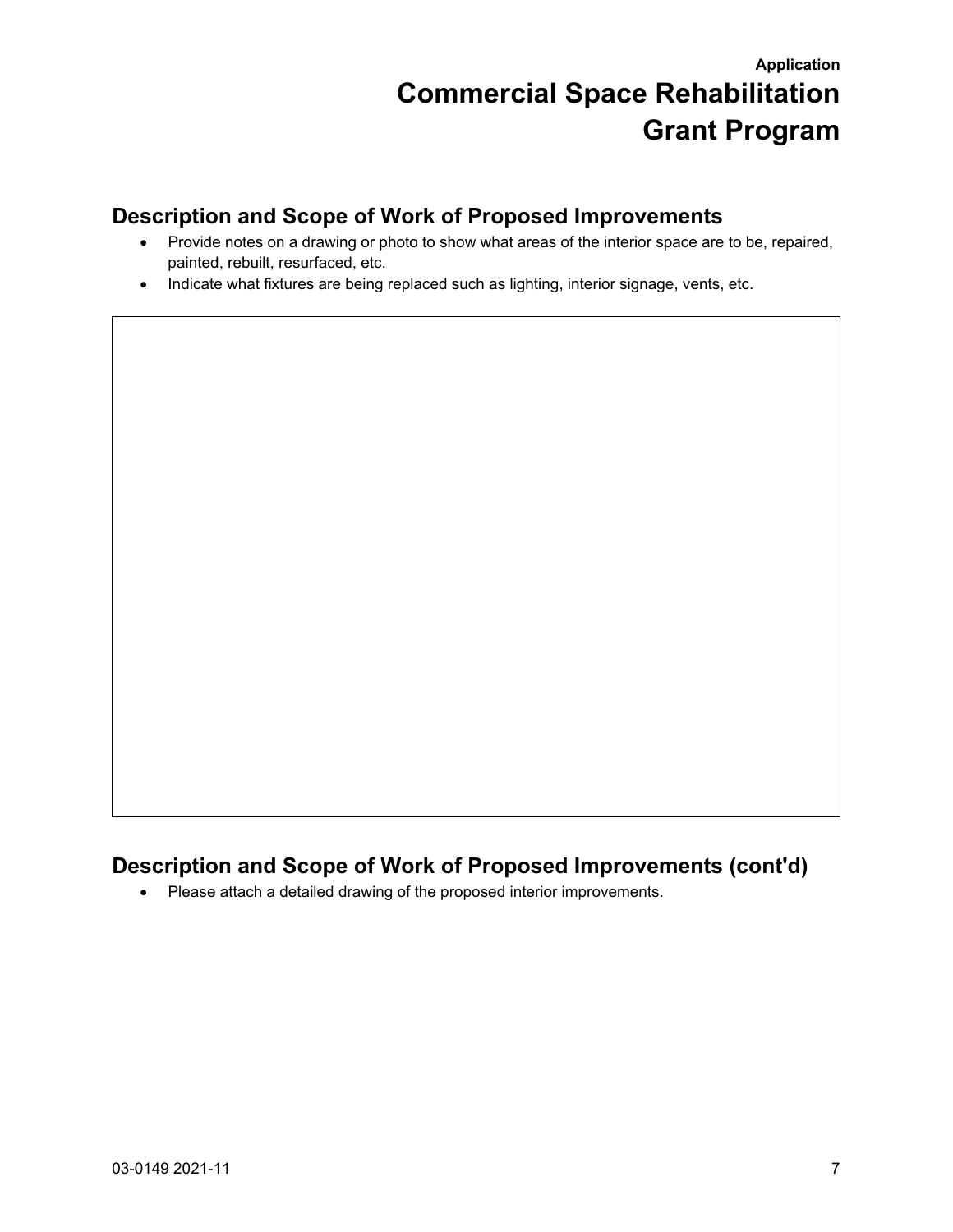#### **Property Heritage Status**

- 1. Applicants must determine if the property is included on the City of Toronto Heritage Register. To determine if the property is listed or designated, first visit the web site [www.toronto.ca/heritage-preservation](http://www.toronto.ca/heritage-preservation) or call 416- 392-1975.
- 2. Answer the following question by checking the appropriate box below:

Is the property included on the City of Toronto Heritage Register?  $Yes \Box \ No \Box$ 

- 3. If the answer to the above question is "No", then no further action is required.
- 4. If the answer to the above question is "Yes", you must contact the City's Heritage Planning to obtain a review of the proposed scope of work prior to obtaining quotes from contractors. The scope of work for heritage buildings must include the following:
	- a. A clear description of the project including proposed conservation methods and techniques, accompanied by specifications and/or architectural drawings. (Note: an architect or an architectural technologist can prepare the scope of work/specification and the cost of this service is an eligible expense; see page 3, item 5.)
	- b. Recent photographs providing an overall view of the interior space being renovated.
	- c. Recent photographs clearly illustrating the areas of the building that are the subject of the proposed work. etc.
- 5. To arrange a review by Heritage Planning staff of the scope of work, contact Erin Smith at telephone number 416-338-1089 or email her at [Erin.Smith@toronto.ca](mailto:Erin.Smith@toronto.ca) for applications east of University Avenue, and contact Daniel De Moissac at telephone number 416-338-1096 or email him at [Daniel.deMoissac@toronto.ca](mailto:Daniel.deMoissac@toronto.ca) for applications west of University Avenue. Heritage Planning staff must sign in the space provided beneath the solid line on this page to certify their review and approval of the proposed scope of work. The Heritage Planning staff member must also initial page 7 of the application, "Description and Scope of Proposed Improvements".
- 6. If required, Building Permit application drawings must also be approved and stamped by Heritage Planning staff.

#### **For Heritage Planning Staff Only**

The scope of work for the property with municipal address has been reviewed and approved by Heritage Planning staff.

Name (First, Last) of Heritage Planning Staff

#### Date (yyyy-mm-dd)

The Heritage Planning staff member who reviewed the scope of work must also initial and date page 6 of the application, "Description and Scope of Proposed Improvements".

\_\_\_\_\_\_\_\_\_\_\_\_\_\_\_\_\_\_\_\_\_\_\_\_\_\_\_\_\_\_\_\_\_\_\_\_\_\_\_\_\_\_\_\_\_\_\_\_\_\_\_\_\_\_\_\_\_\_\_\_\_\_\_\_\_\_\_

 $\mathcal{L}_\mathcal{L} = \{ \mathcal{L}_\mathcal{L} = \{ \mathcal{L}_\mathcal{L} = \{ \mathcal{L}_\mathcal{L} = \{ \mathcal{L}_\mathcal{L} = \{ \mathcal{L}_\mathcal{L} = \{ \mathcal{L}_\mathcal{L} = \{ \mathcal{L}_\mathcal{L} = \{ \mathcal{L}_\mathcal{L} = \{ \mathcal{L}_\mathcal{L} = \{ \mathcal{L}_\mathcal{L} = \{ \mathcal{L}_\mathcal{L} = \{ \mathcal{L}_\mathcal{L} = \{ \mathcal{L}_\mathcal{L} = \{ \mathcal{L}_\mathcal{$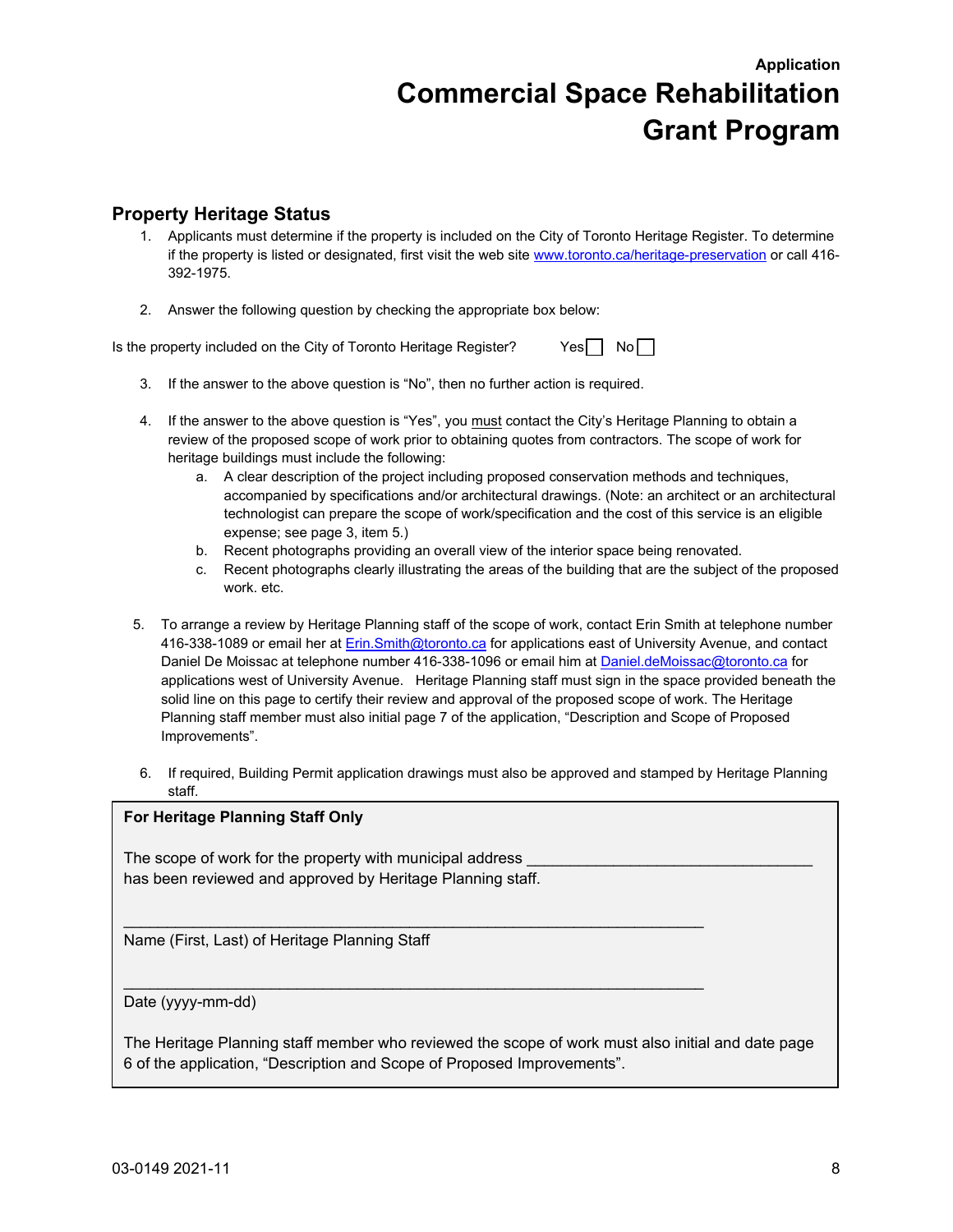#### **Declaration of Compliance with Anti-MI TORONTO Harassment/Discrimination Legislation & City Policy**

Organizations/individuals in Ontario, including the City of Toronto, have obligations under the Ontario Human Rights Code, the Occupational Health and Safety Act, the Employment Standards Act, the Accessibility for Ontarians with Disabilities Act, the Criminal Code of Canada and the Charter of Rights and Freedoms. In addition, the City of Toronto also has policies that prohibit discrimination on the additional grounds of political affiliation or level of literacy, subject to the requirements of the Charter. Organizations are required to have and post policies, programs, information, instruction, plans and/or other supports, and an appropriate internal process available to their employees and service recipients to prevent, address and remedy discrimination, racism, harassment, hate and inaccessibility complaints under the applicable legislation and including the additional grounds of discrimination prohibited under City policy. Individuals are obliged to refrain from harassment/hate activity.

The City of Toronto requires all organizations and individuals that contract with the City to sign the following Declaration of Compliance with Anti-Harassment/Discrimination Legislation & City Policy. This Declaration must be signed by your organization and submitted with the contract or Letter of Understanding. The name of your organization and the fact that you have signed this declaration may be included in a public report to City Council.

**Declaration: I/we uphold our obligations under the above provincial and federal legislation. In addition, I/we uphold our obligations under City policies which prohibit harassment/discrimination on a number of grounds including political affiliation and level of literacy.**

**WHERE LEGALLY MANDATED I/we have in place the necessary policies, programs, information, instruction, plans and/or other supports that are consistent with our obligations, and I/we have an internal process available to my/our employees and service recipients to prevent, address and remedy discrimination, racism, harassment, hate and inaccessibility complaints. I/we agree that I/we shall, upon the request of the City, provide evidence of the policies, programs, information, instruction, plans and other supports and an appropriate internal complaint resolution process required under this Declaration which is sufficient to allow the City to determine compliance. I/We acknowledge that failure to demonstrate compliance with this declaration to the satisfaction of the operating Division, in consultation with the City Solicitor, may result in the termination of the contract.**

| Complete Address:                                                   |          | Email <b>Exercise Service Service Service</b> Service Service Service Service Service Service Service Service Service |  |
|---------------------------------------------------------------------|----------|-----------------------------------------------------------------------------------------------------------------------|--|
|                                                                     | Tel. No. |                                                                                                                       |  |
| Postal Code:                                                        | Fax No.  |                                                                                                                       |  |
| Name of Signing Officer or Name of Applicant (Name - please print): |          | Position:                                                                                                             |  |
| Signature:                                                          | Date:    |                                                                                                                       |  |

Multilingual Services: 311 and TTY 416-338-0889



Group/Vendor/Individual Name: Date:

Group/Vendor/Individual Name:

Date: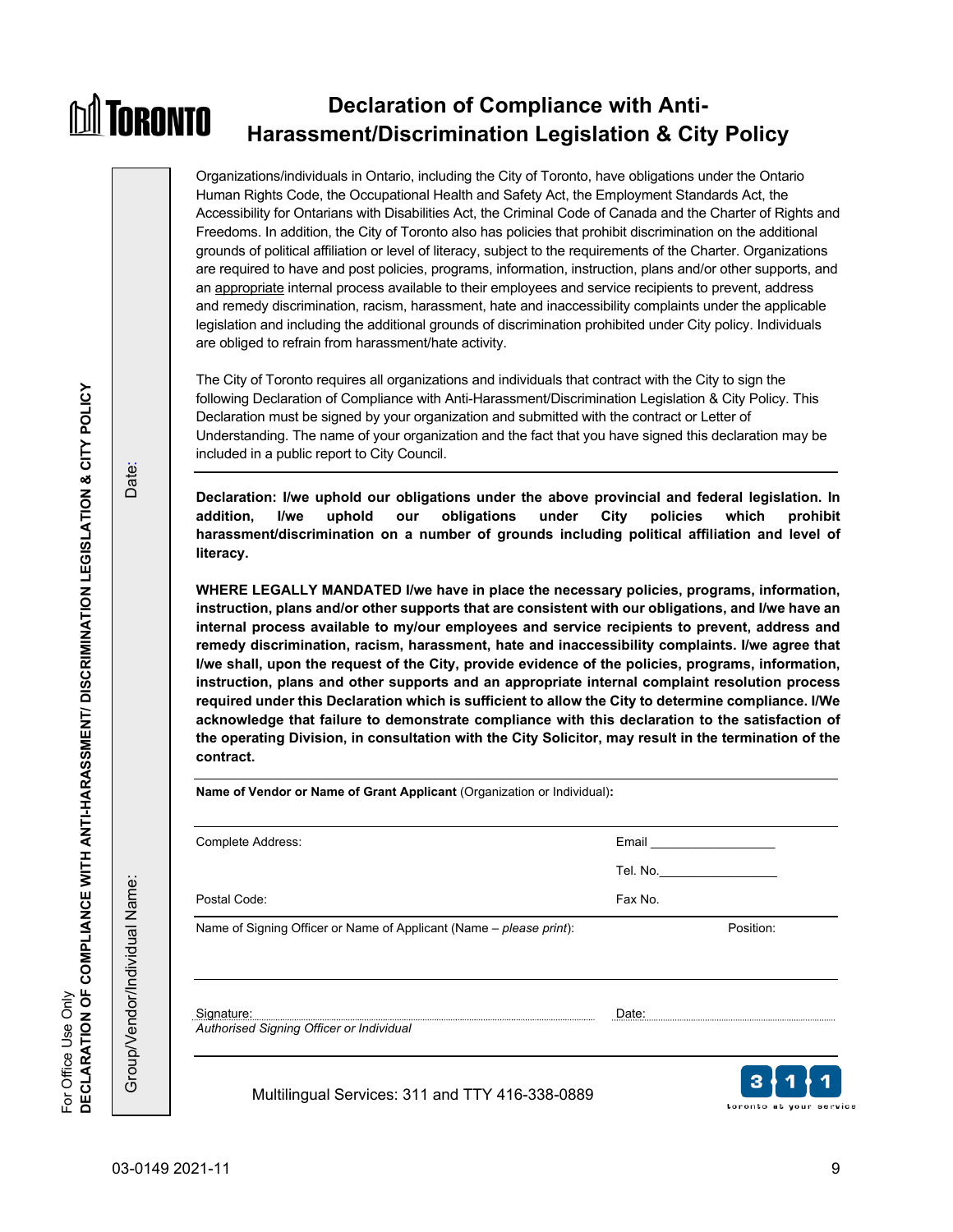**Letter of Application Grant Recipients (Organization)**

**Owner:** I/We are the owner(s) of the property at I/We attach a copy of the most recent registered deed for the property as proof of ownership.

**Or for Tenant:** I/We are the tenants of the property at

and have attached a "No Objection" letter to the proposed interior improvements from the property owner and the same letter from the property owner shall confirm the person or corporation receiving the grant if the work is approved and satisfactorily completed.

**For all:** I/We are a locally owned and operated business.

I/We attach a copy of the articles of incorporation of the corporation (if a corporation).

I/We apply for funding in the amount of \$\_\_\_\_\_\_\_\_\_\_\_\_\_\_ for the purposes of improvements to the building and or property at municipal address

I/ We agree that if program funding is approved a Letter of Understanding will be executed and returned to the City.

I/We certify that the building has been inspected and complies with the Ontario Building Code, City bylaws and all applicable law.

I/We will obtain all necessary permits required for or in respect of the improvements.

I/We will ensure that the improvements will be carried out in accordance with the Building Code, City of Toronto By-laws, and all other applicable law.

I/We will provide proof of payment to any contractors i.e. photocopies of all invoices stamped 'paid' relating to the improvements.

I/We acknowledge that the completed improvements are subject to inspection by the City.

Date (yyyy-mm-dd) Signature

\_\_\_\_\_\_\_\_\_\_\_\_\_\_\_\_\_\_\_\_\_\_\_\_\_\_\_\_\_\_\_\_\_\_\_ \_\_\_\_\_\_\_\_\_\_\_\_\_\_\_\_\_\_\_\_\_\_\_\_\_\_\_\_\_\_\_\_\_\_\_\_\_\_\_\_\_\_\_\_\_  $\frac{1}{\sqrt{2}}$  ,  $\frac{1}{\sqrt{2}}$  ,  $\frac{1}{\sqrt{2}}$  ,  $\frac{1}{\sqrt{2}}$  ,  $\frac{1}{\sqrt{2}}$  ,  $\frac{1}{\sqrt{2}}$  ,  $\frac{1}{\sqrt{2}}$  ,  $\frac{1}{\sqrt{2}}$  ,  $\frac{1}{\sqrt{2}}$  ,  $\frac{1}{\sqrt{2}}$  ,  $\frac{1}{\sqrt{2}}$  ,  $\frac{1}{\sqrt{2}}$  ,  $\frac{1}{\sqrt{2}}$  ,  $\frac{1}{\sqrt{2}}$  ,  $\frac{1}{\sqrt{2}}$ 

 $\frac{1}{\sqrt{2}}$  , and the contract of the contract of the contract of the contract of the contract of the contract of the contract of the contract of the contract of the contract of the contract of the contract of the contra

 $\overline{\phantom{a}}$  , which is a set of the set of the set of the set of the set of the set of the set of the set of the set of the set of the set of the set of the set of the set of the set of the set of the set of the set of th

Corporation Name (if applicable)

I/We have authority to bind the Corporation